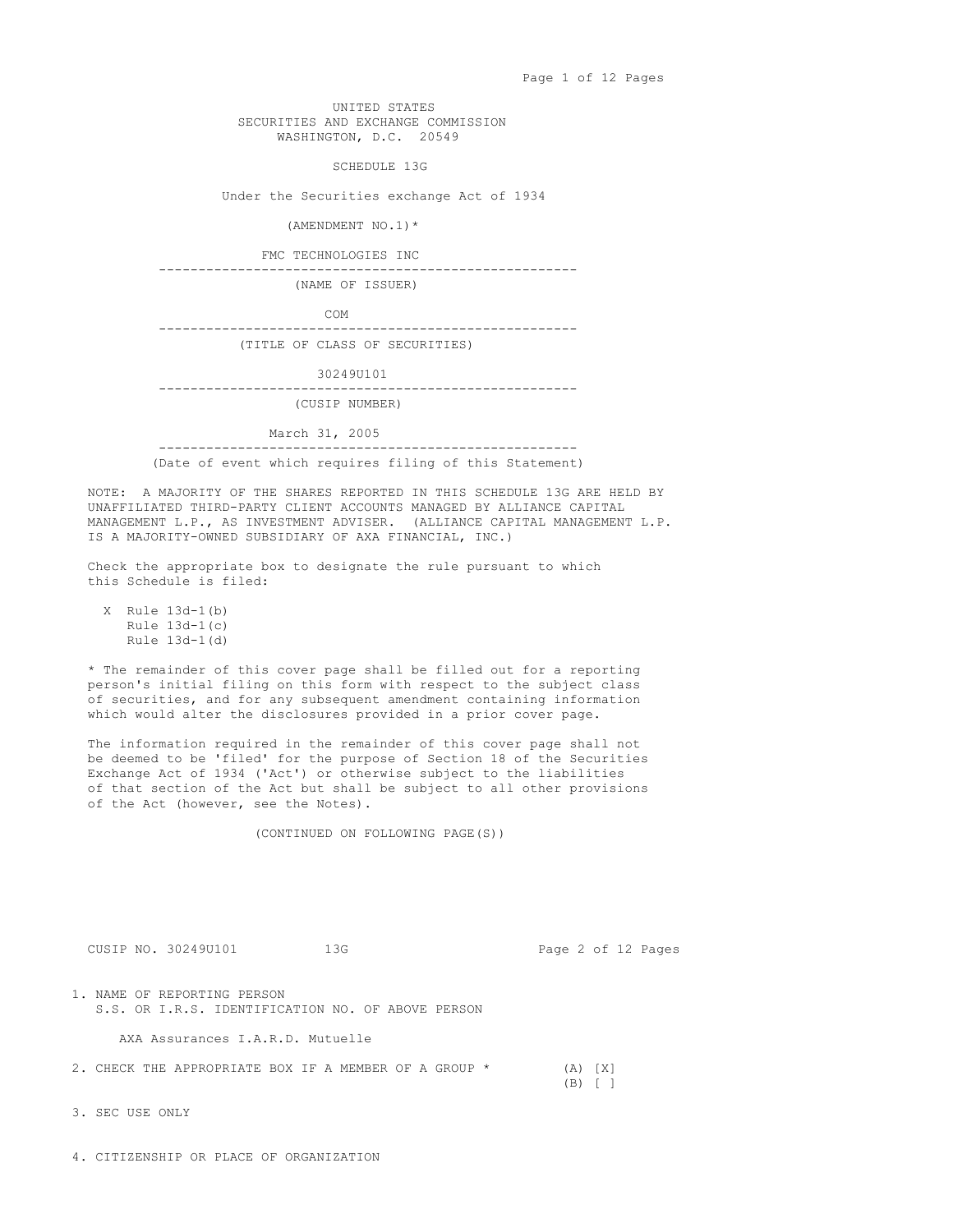|                                                                    | NUMBER OF SHARES 5. SOLE VOTING POWER                             | 5,770,072                |
|--------------------------------------------------------------------|-------------------------------------------------------------------|--------------------------|
| BENEFICIALLY<br>OWNED AS OF                                        | 6. SHARED VOTING POWER                                            | 700                      |
| March 31, 2005<br>BY EACH                                          | 7. SOLE DISPOSITIVE POWER 7,126,823                               |                          |
| REPORTING                                                          | PERSON WITH: 8. SHARED DISPOSITIVE POWER                          | $\Omega$                 |
| REPORTING PERSON                                                   | 9. AGGREGATE AMOUNT BENEFICIALLY OWNED BY EACH                    | 7,126,823                |
|                                                                    | (Not to be construed as an admission of beneficial ownership)     |                          |
| SHARES *                                                           | 10. CHECK BOX IF THE AGGREGATE AMOUNT IN ROW (9) EXCLUDES CERTAIN | $\mathbf{1}$             |
|                                                                    | 11. PERCENT OF CLASS REPRESENTED BY AMOUNT IN ROW 9 10.3%         |                          |
| 12. TYPE OF REPORTING PERSON *<br>IC                               |                                                                   |                          |
|                                                                    | * SEE INSTRUCTIONS BEFORE FILLING OUT!                            |                          |
| CUSIP NO. 30249U101                                                | 13G                                                               | Page 3 of 12 Pages       |
| 1. NAME OF REPORTING PERSON                                        | S.S. OR I.R.S. IDENTIFICATION NO. OF ABOVE PERSON                 |                          |
| AXA Assurances Vie Mutuelle                                        |                                                                   |                          |
|                                                                    | 2. CHECK THE APPROPRIATE BOX IF A MEMBER OF A GROUP *             | $(A)$ $[X]$<br>$(B)$ [ ] |
| 3. SEC USE ONLY                                                    |                                                                   |                          |
| 4. CITIZENSHIP OR PLACE OF ORGANIZATION<br>France                  |                                                                   |                          |
|                                                                    | NUMBER OF SHARES 5. SOLE VOTING POWER                             | 5,770,072                |
| BENEFICIALLY                                                       | OWNED AS OF 6. SHARED VOTING POWER                                | 700                      |
| March 31, 2005<br>BY EACH                                          | 7. SOLE DISPOSITIVE POWER                                         | 7,126,823                |
| REPORTING                                                          | PERSON WITH: 8. SHARED DISPOSITIVE POWER                          | $\Omega$                 |
| 9. AGGREGATE AMOUNT BENEFICIALLY OWNED BY EACH<br>REPORTING PERSON |                                                                   | 7,126,823                |
|                                                                    | (Not to be construed as an admission of beneficial ownership)     |                          |
| SHARES *                                                           | 10. CHECK BOX IF THE AGGREGATE AMOUNT IN ROW (9) EXCLUDES CERTAIN | $\vert \ \ \vert$        |
|                                                                    | 11. PERCENT OF CLASS REPRESENTED BY AMOUNT IN ROW 9               | 10.3%                    |
| 12. TYPE OF REPORTING PERSON *<br>IC                               |                                                                   |                          |
|                                                                    | * SEE INSTRUCTIONS BEFORE FILLING OUT!                            |                          |
|                                                                    |                                                                   |                          |
| CUSIP NO. 30249U101                                                | 13G                                                               | Page 4 of 12 Pages       |
|                                                                    |                                                                   |                          |

1. NAME OF REPORTING PERSON S.S. OR I.R.S. IDENTIFICATION NO. OF ABOVE PERSON

AXA Courtage Assurance Mutuelle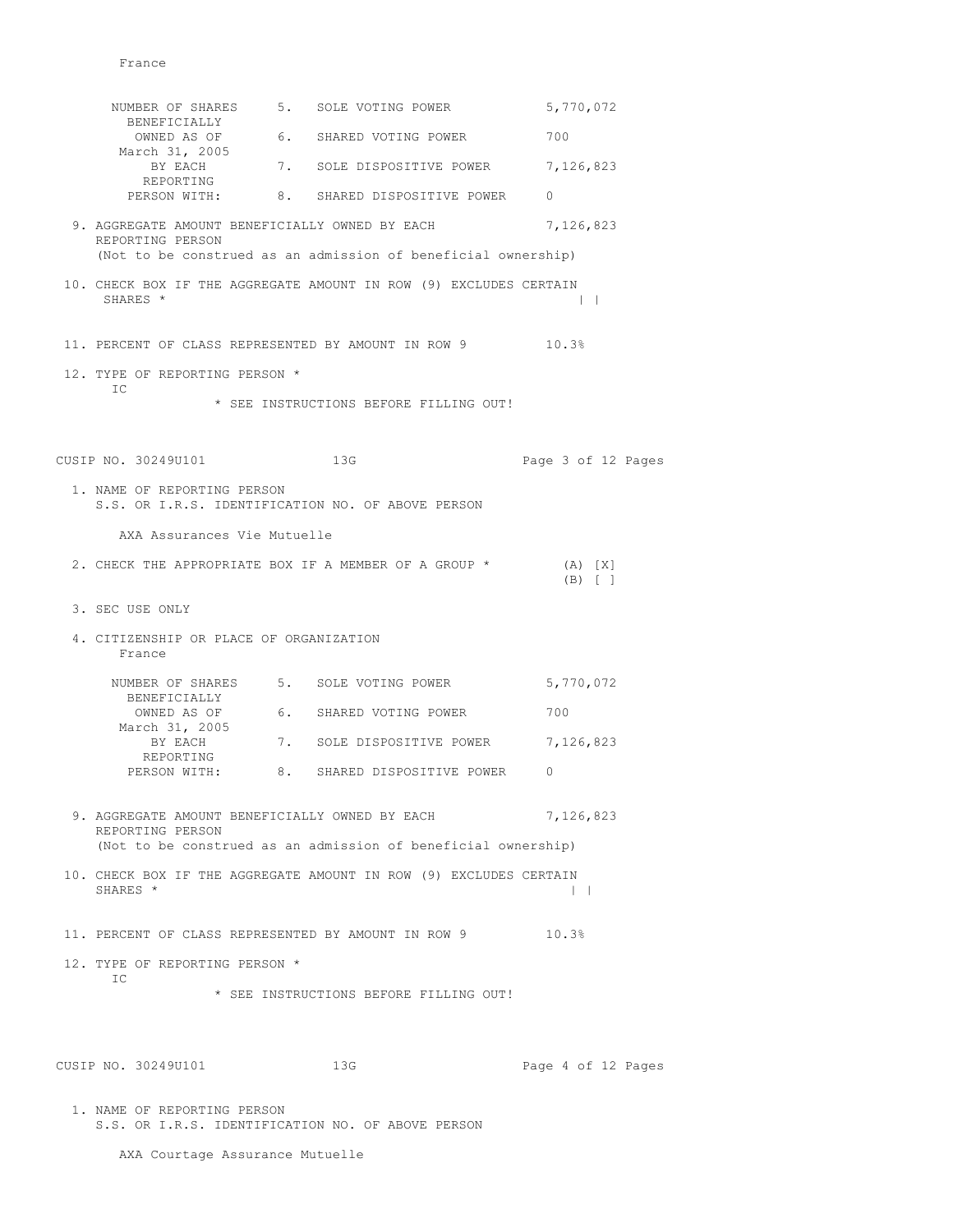|                                                   |                                                                   | $(B)$ [ ]              |
|---------------------------------------------------|-------------------------------------------------------------------|------------------------|
| 3. SEC USE ONLY                                   |                                                                   |                        |
| 4. CITIZENSHIP OR PLACE OF ORGANIZATION<br>France |                                                                   |                        |
|                                                   | NUMBER OF SHARES 5. SOLE VOTING POWER 5,770,072                   |                        |
| BENEFICIALLY                                      | OWNED AS OF 6. SHARED VOTING POWER                                | 700                    |
| March 31, 2005<br>BY EACH<br>REPORTING            | 7. SOLE DISPOSITIVE POWER                                         | 7,126,823              |
| PERSON WITH:                                      | 8. SHARED DISPOSITIVE POWER                                       | $\mathbf{0}$           |
| REPORTING PERSON                                  | 9. AGGREGATE AMOUNT BENEFICIALLY OWNED BY EACH                    | 7,126,823              |
|                                                   | (Not to be construed as an admission of beneficial ownership)     |                        |
| SHARES *                                          | 10. CHECK BOX IF THE AGGREGATE AMOUNT IN ROW (9) EXCLUDES CERTAIN | $\mathbf{1}$           |
|                                                   | 11. PERCENT OF CLASS REPRESENTED BY AMOUNT IN ROW 9 10.3%         |                        |
| 12. TYPE OF REPORTING PERSON *<br>IC              |                                                                   |                        |
|                                                   | * SEE INSTRUCTIONS BEFORE FILLING OUT!                            |                        |
| CUSIP NO. 30249U101                               | 13G                                                               | Page 5 of 12 Pages     |
| 1. NAME OF REPORTING PERSON                       | S.S. OR I.R.S. IDENTIFICATION NO. OF ABOVE PERSON                 |                        |
| AXA                                               |                                                                   |                        |
|                                                   | 2. CHECK THE APPROPRIATE BOX IF A MEMBER OF A GROUP *             | $(A)$ [ ]<br>$(B)$ [ ] |
| 3. SEC USE ONLY                                   |                                                                   |                        |
| 4. CITIZENSHIP OR PLACE OF ORGANIZATION<br>France |                                                                   |                        |
| BENEFICIALLY                                      | NUMBER OF SHARES 5. SOLE VOTING POWER                             | 5,770,072              |
| OWNED AS OF                                       | 6. SHARED VOTING POWER                                            | 700                    |
| March 31, 2005<br>BY EACH                         | 7. SOLE DISPOSITIVE POWER                                         | 7,126,823              |
| REPORTING                                         | PERSON WITH: 8. SHARED DISPOSITIVE POWER                          | $\Omega$               |
| REPORTING PERSON                                  | 9. AGGREGATE AMOUNT BENEFICIALLY OWNED BY EACH                    | 7,126,823              |
|                                                   | (Not to be construed as an admission of beneficial ownership)     |                        |
| SHARES *                                          | 10. CHECK BOX IF THE AGGREGATE AMOUNT IN ROW (9) EXCLUDES CERTAIN | $\perp$                |
|                                                   |                                                                   |                        |

2. CHECK THE APPROPRIATE BOX IF A MEMBER OF A GROUP \* (A) [X]

11. PERCENT OF CLASS REPRESENTED BY AMOUNT IN ROW 9 10.3%

12. TYPE OF REPORTING PERSON \* IC

\* SEE INSTRUCTIONS BEFORE FILLING OUT!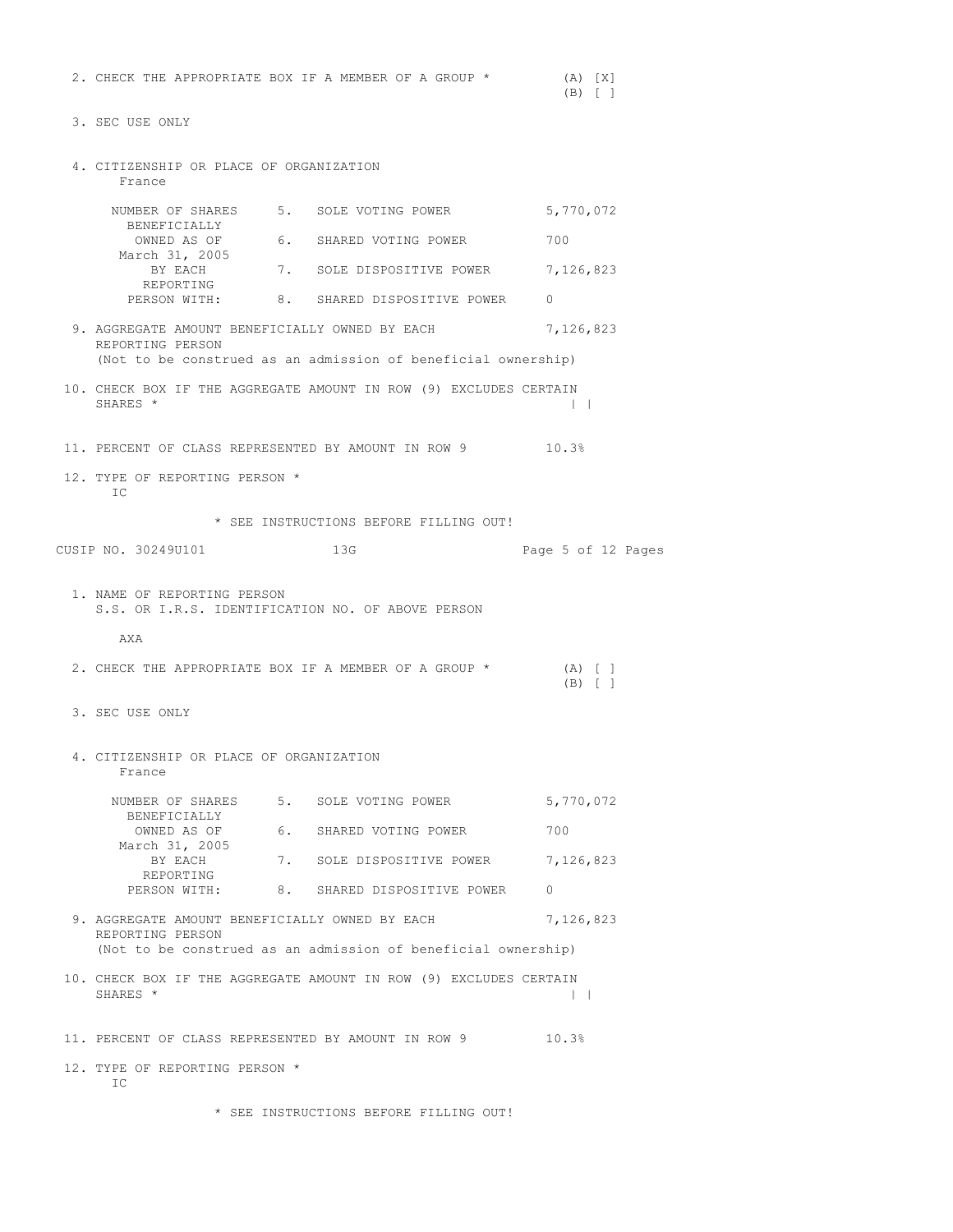|                                        | CUSIP NO. 30249U101                                                            | 13G                                                               | Page 6 of 12 Pages     |  |  |
|----------------------------------------|--------------------------------------------------------------------------------|-------------------------------------------------------------------|------------------------|--|--|
|                                        | 1. NAME OF REPORTING PERSON                                                    | S.S. OR I.R.S. IDENTIFICATION NO. OF ABOVE PERSON                 |                        |  |  |
|                                        | AXA Financial, Inc. 13-3623351                                                 |                                                                   |                        |  |  |
|                                        |                                                                                | 2. CHECK THE APPROPRIATE BOX IF A MEMBER OF A GROUP *             | $(A)$ [ ]<br>$(B)$ [ ] |  |  |
|                                        | 3. SEC USE ONLY                                                                |                                                                   |                        |  |  |
|                                        | 4. CITIZENSHIP OR PLACE OF ORGANIZATION<br>State of Delaware                   |                                                                   |                        |  |  |
|                                        |                                                                                | NUMBER OF SHARES 5. SOLE VOTING POWER                             | 5,770,072              |  |  |
|                                        | BENEFICIALLY                                                                   | OWNED AS OF 6. SHARED VOTING POWER                                | 700                    |  |  |
|                                        | March 31, 2005<br>BY EACH                                                      | 7. SOLE DISPOSITIVE POWER                                         | 7,126,823              |  |  |
|                                        | REPORTING                                                                      | PERSON WITH: 8. SHARED DISPOSITIVE POWER                          | $\Omega$               |  |  |
|                                        | REPORTING PERSON                                                               | 9. AGGREGATE AMOUNT BENEFICIALLY OWNED BY EACH                    | 7,126,823              |  |  |
|                                        |                                                                                | (Not to be construed as an admission of beneficial ownership)     |                        |  |  |
| SHARES *                               |                                                                                | 10. CHECK BOX IF THE AGGREGATE AMOUNT IN ROW (9) EXCLUDES CERTAIN | $\perp$                |  |  |
|                                        |                                                                                | 11. PERCENT OF CLASS REPRESENTED BY AMOUNT IN ROW 9 10.3%         |                        |  |  |
| HC                                     | 12. TYPE OF REPORTING PERSON *                                                 |                                                                   |                        |  |  |
| * SEE INSTRUCTIONS BEFORE FILLING OUT! |                                                                                |                                                                   |                        |  |  |
|                                        |                                                                                |                                                                   |                        |  |  |
|                                        |                                                                                | 13G                                                               |                        |  |  |
|                                        | Item 1(a) Name of Issuer:<br>FMC TECHNOLOGIES INC                              |                                                                   | Page 7 of 12 Pages     |  |  |
|                                        |                                                                                |                                                                   |                        |  |  |
|                                        | 200 E. Randolph Drive<br>Chicago, IL 60601                                     | Item 1(b) Address of Issuer's Principal Executive Offices:        |                        |  |  |
|                                        | Item $2(a)$ and $(b)$                                                          | Name of Person Filing and Address of Principal Business Office:   |                        |  |  |
|                                        | AXA Assurances Vie Mutuelle,<br>26, rue Drouot<br>75009 Paris, France          | AXA Assurances I.A.R.D Mutuelle, and                              |                        |  |  |
|                                        | AXA Courtage Assurance Mutuelle<br>26, rue Drouot<br>75009 Paris, France       |                                                                   |                        |  |  |
|                                        |                                                                                | as a group (collectively, the 'Mutuelles AXA').                   |                        |  |  |
|                                        | AXA<br>25, avenue Matignon<br>75008 Paris, France                              |                                                                   |                        |  |  |
|                                        | AXA Financial, Inc.<br>1290 Avenue of the Americas<br>New York, New York 10104 |                                                                   |                        |  |  |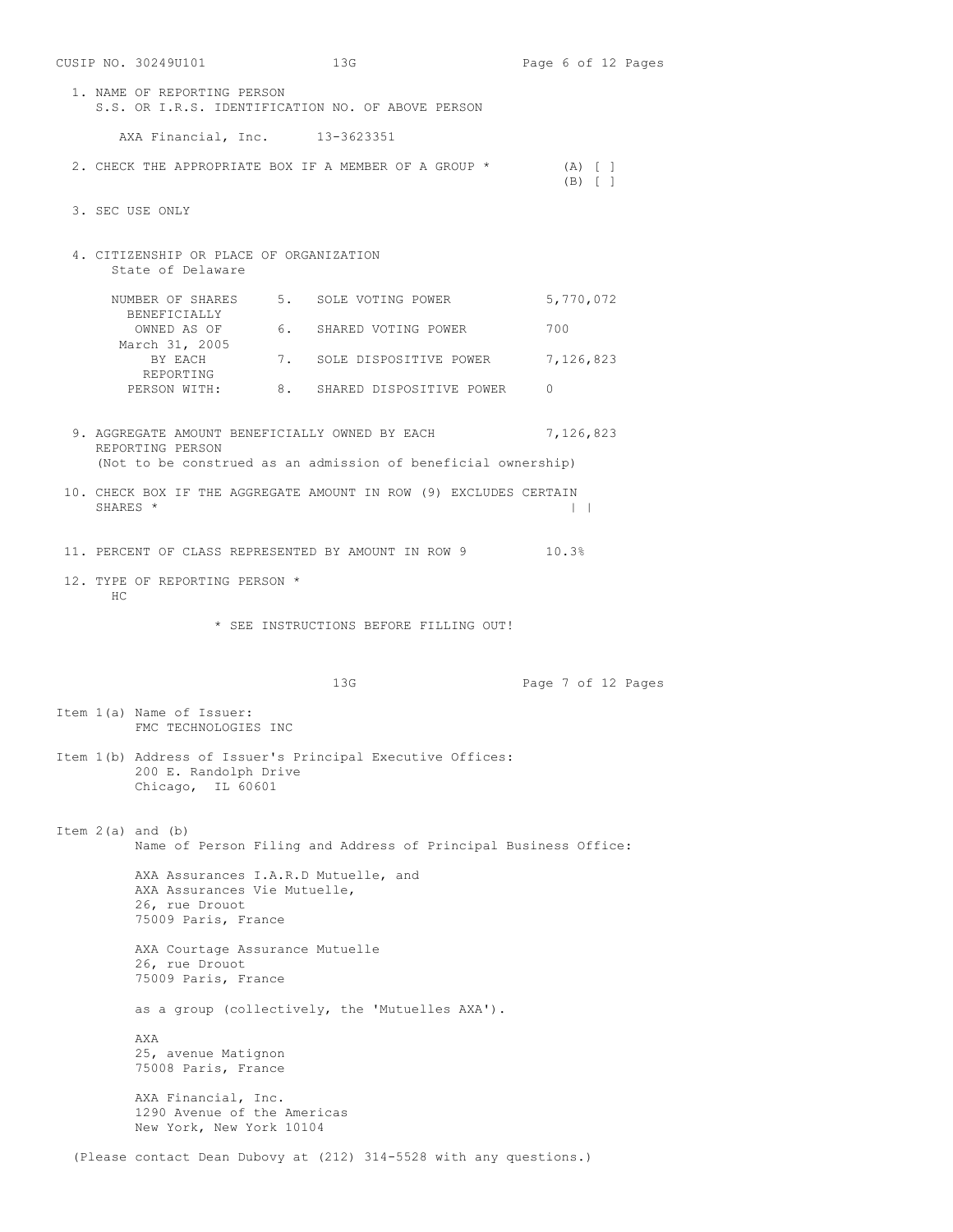13G Page 8 of 12 Pages Item 2(c) Citizenship: Mutuelles AXA and AXA - France AXA Financial, Inc. - Delaware Item 2(d) Title of Class of Securities: COM Item 2(e) Cusip Number: 30249U101 Item 3. Type of Reporting Person: AXA Financial, Inc. as a parent holding company, in accordance with  $240.13d-1(b)$  (ii)(G). The Mutuelles AXA, as a group, acting as a parent holding company. AXA as a parent holding company. 13G Page 9 of 12 Pages Item 4. Ownership as of March 31, 2005 (a) Amount Beneficially Owned: 7,126,823 shares of common stock beneficially owned including: No. of Shares Subtotals ---------------------  $\Delta X$ A $\lambda$ AXA Entity or Entities AXA Financial, Inc. 0 Subsidiaries: Alliance Capital Management L.P. acquired solely for investment purposes on behalf of client discretionary investment advisory accounts: Common Stock 6,957,741 6,957,741 AXA Equitable Life Insurance Company acquired solely for investment purposes: Common Stock 169,055 169,055 Frontier Trust Company, FSB (Advest Trust) acquired solely for investment purposes on behalf of client discretionary investment advisory accounts: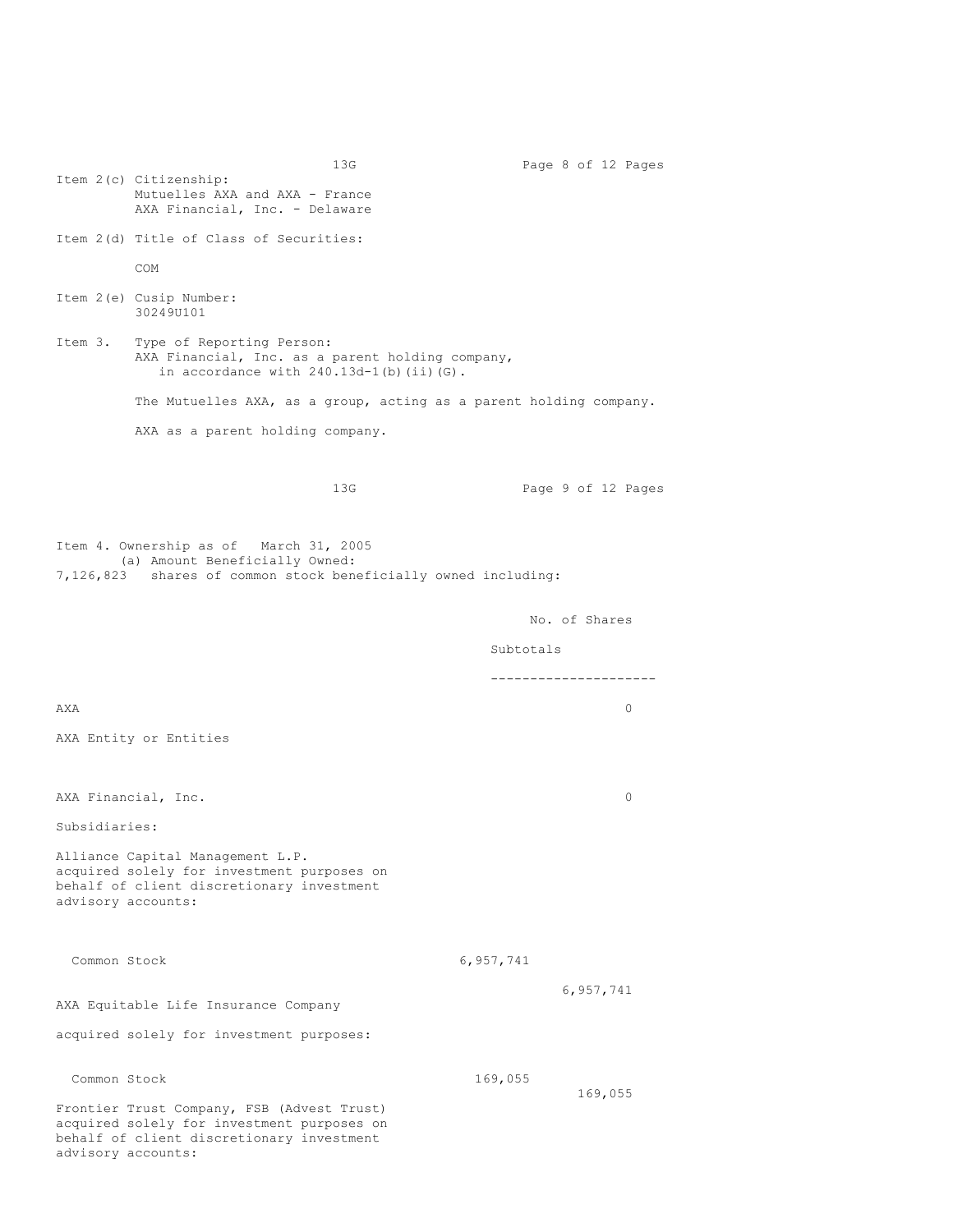| Common Stock | クワ        |
|--------------|-----------|
|              | つワ        |
|              |           |
| Total        | 7,126,823 |
|              | ________  |
|              |           |

Each of the Mutuelles AXA, as a group, and AXA expressly declares that the filing of this Schedule 13G shall not be construed as an admission that it is, for purposes of Section 13(d) of the Exchange Act, the beneficial owner of any securities covered by this Schedule 13G.

Each of the above subsidiaries of AXA Financial, Inc. operates under independent management and makes independent decisions.

| (b) | Percent of Class: |  |                                |
|-----|-------------------|--|--------------------------------|
|     |                   |  | _____________<br>_____________ |

Page 10 of 12 Pages

ITEM 4. Ownership as of March 31, 2005 (CONT.)

(c) Deemed Voting Power and Disposition Power:

|                                                              | (i)<br>Deemed<br>to Vote<br>or to<br>Direct | (i)<br>Deemed<br>to have to have<br>Sole Power Shared Power Sole Power Shared Power<br>to Vote<br>or to<br>Direct<br>the Vote the Vote Disposition Disposition | (iii)<br>Deemed<br>to have to have<br>to Dispose to Dispose<br>or to or to<br>------------- ------ | (iv)<br>Deemed<br>Direct the Direct the |
|--------------------------------------------------------------|---------------------------------------------|----------------------------------------------------------------------------------------------------------------------------------------------------------------|----------------------------------------------------------------------------------------------------|-----------------------------------------|
| The Mutuelles AXA,                                           | 0                                           | $\mathbf{0}$                                                                                                                                                   | $\mathbf{0}$                                                                                       | $\mathbf{0}$                            |
| as a group<br>AXA                                            | $\Omega$                                    | $\bigcap$                                                                                                                                                      | $\Omega$                                                                                           | $\bigcap$                               |
| AXA Entity or Entities:                                      |                                             |                                                                                                                                                                |                                                                                                    |                                         |
| AXA Financial, Inc.                                          | $\circ$                                     | $\mathbf{0}$                                                                                                                                                   | $\mathbf{0}$                                                                                       | $\circ$                                 |
| Subsidiaries:                                                |                                             |                                                                                                                                                                |                                                                                                    |                                         |
| -----------<br>Alliance Capital 5,613,440<br>Management L.P. |                                             |                                                                                                                                                                | 700 6,957,741                                                                                      | $\circ$                                 |
| AXA Equitable Life 156,605<br>Insurance Company              |                                             | $\Omega$                                                                                                                                                       | 169,055                                                                                            | $\Omega$                                |
| Frontier Trust<br>Company, FSB (Advest<br>Trust)             | 27                                          | $\Omega$                                                                                                                                                       | 27                                                                                                 | $\Omega$                                |
|                                                              | 5,770,072                                   |                                                                                                                                                                | 700 7,126,823                                                                                      | $\Omega$                                |
|                                                              |                                             |                                                                                                                                                                |                                                                                                    |                                         |

Each of the above subsidiaries of AXA Financial, Inc. operates under independent management and makes independent voting and investment decisions.

Page 11 of 12 Pages

Item 5. Ownership of Five Percent or Less of a Class: If this statement is being filed to report the fact that as of the date hereof the reporting person has ceased to be the beneficial owner of more than five percent of the class of securities, check the following.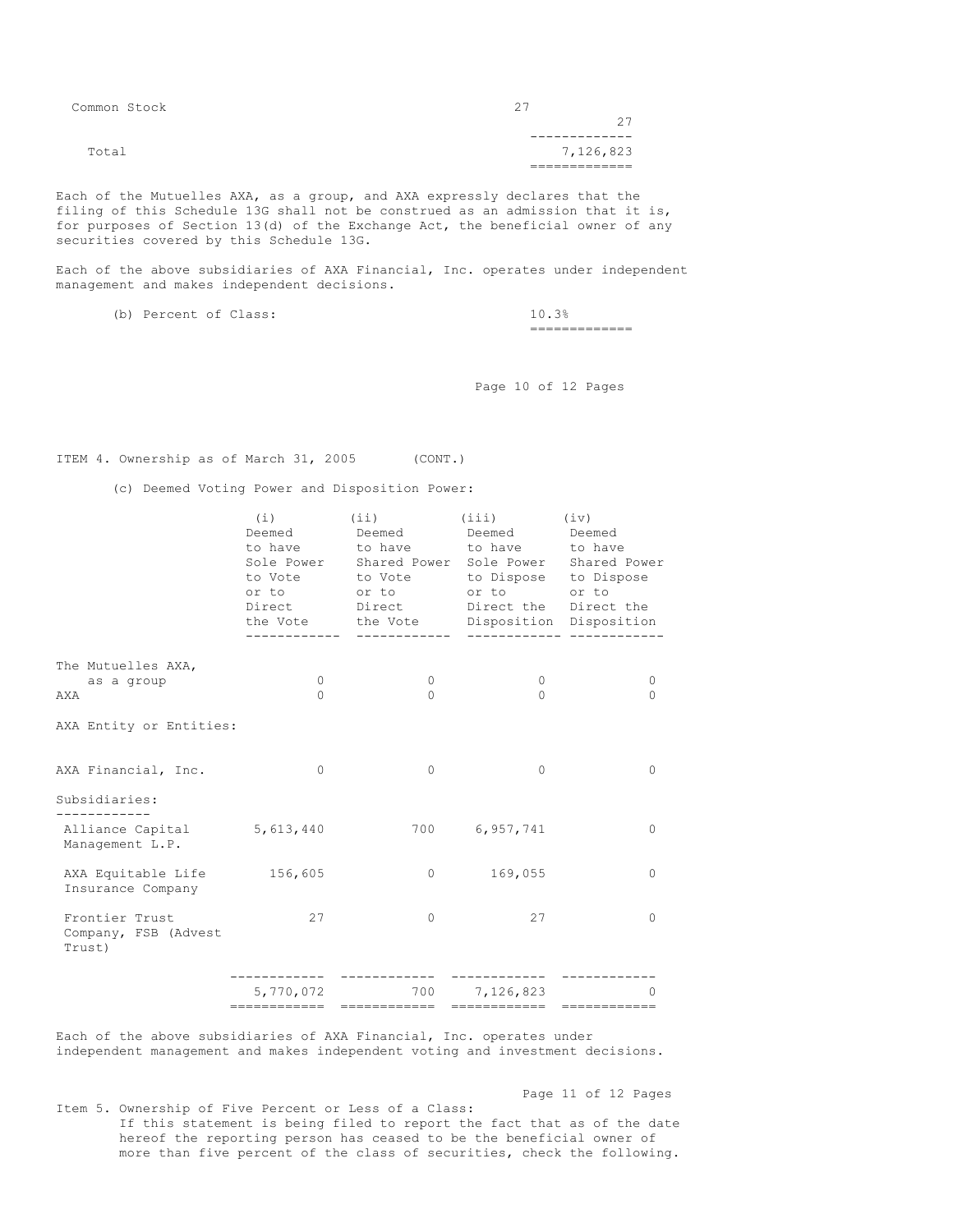Item 6. Ownership of More than Five Percent on behalf of Another Person. N/A

Item 7. Identification and Classification of the Subsidiary which Acquired the Security Being Reporting on by the Parent Holding Company:

> This Schedule 13G is being filed by AXA Financial, Inc.; AXA, which owns AXA Financial, Inc.; and the Mutuelles AXA, which as a group control AXA:

- ( ) in the Mutuelles AXAs' capacity, as a group, acting as a parent holding company with respect to the holdings of the following AXA entity or entities:
- ( ) in AXA's capacity as a parent holding company with respect to the holdings of the following AXA entity or entities:
- (X) in AXA Financial, Inc.'s capacity as a parent holding company with respect to the holdings of the following subsidiaries:
- (X) Advest, Inc. (06-0950348), a broker-dealer registered under Section 15 of the Securities Exchange Act of 1934 and an investment adviser registered under Section 203 of the Investment Advisers Act of 1940.
- (X) Alliance Capital Management L.P. (13-3434400), an investment adviser registered under Section 203 of the Investment Advisers Act of 1940.
- (X) AXA Equitable Life Insurance Company (13-5570651), an insurance company and an investment adviser registered under Section 203 of the Investment Advisers Act of 1940.
- (X) Boston Advisors, Inc. (04-2805120), an investment adviser registered under Section 203 of the Investment Advisers Act of 1940.
- (X) Frontier Trust Company, FSB (Advest Trust) (45-0373941), an investment adviser registered under Section 203 of the Investment Advisers Act of 1940.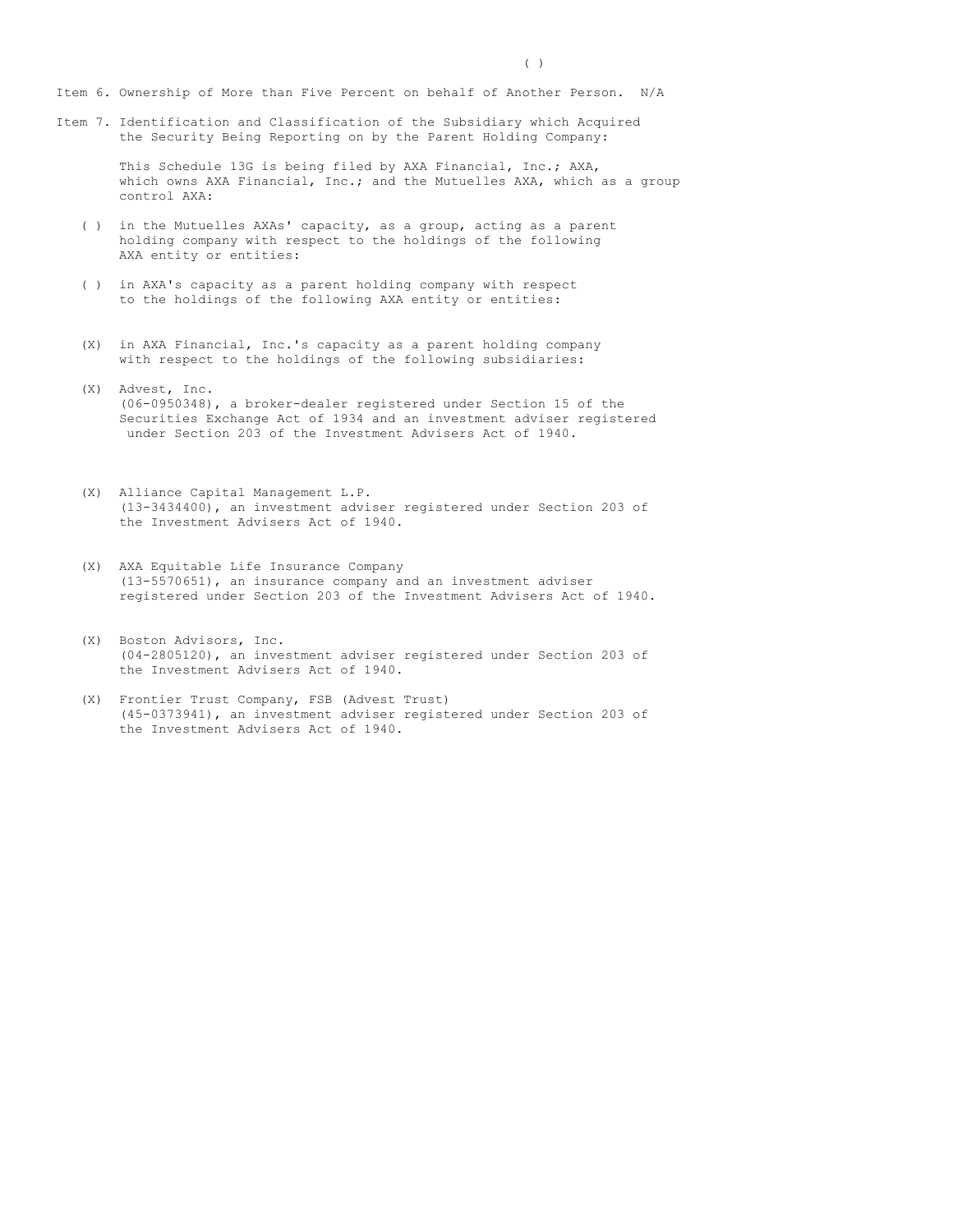Page 12 of 12 Pages

Item 8. Identification and Classification of Members of the Group. N/A Item 9. Notice of Dissolution of Group: N/A

Item 10. Certification:

By signing below I certify that to the best of my knowledge and belief, the securities referred to above were acquired in the ordinary course of business and were not acquired for the purpose of and do not have the effect of changing or influencing the control of the issuer of such securities and were not acquired in connection with or as a participant in any transaction having such purposes or effect.

## Signature

After reasonable inquiry and to the best of my knowledge and belief, I certify that the information set forth in this statement is true, complete and correct.

Date: April 11, 2005 AXA FINANCIAL, INC.\*

/s/ Alvin H. Fenichel

Alvin H. Fenichel Senior Vice President and Controller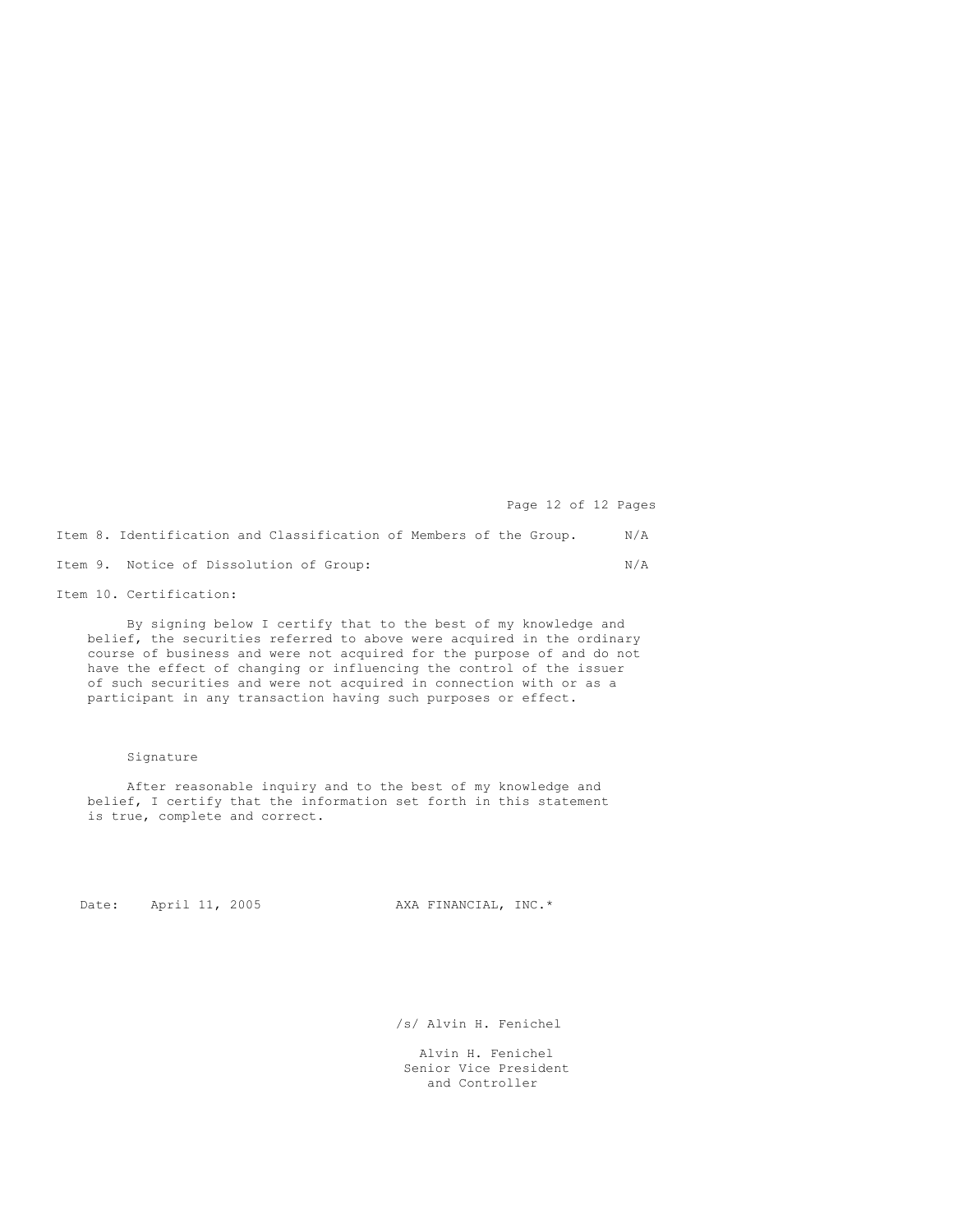\*Pursuant to the Joint Filing Agreement with respect to Schedule 13G attached hereto as Exhibit I, among AXA Financial, Inc., AXA Assurances I.A.R.D Mutuelle, AXA Assurances Vie Mutuelle, AXA Courtage Assurance Mutuelle, and AXA, this statement Schedule 13G is filed on behalf of each of them.